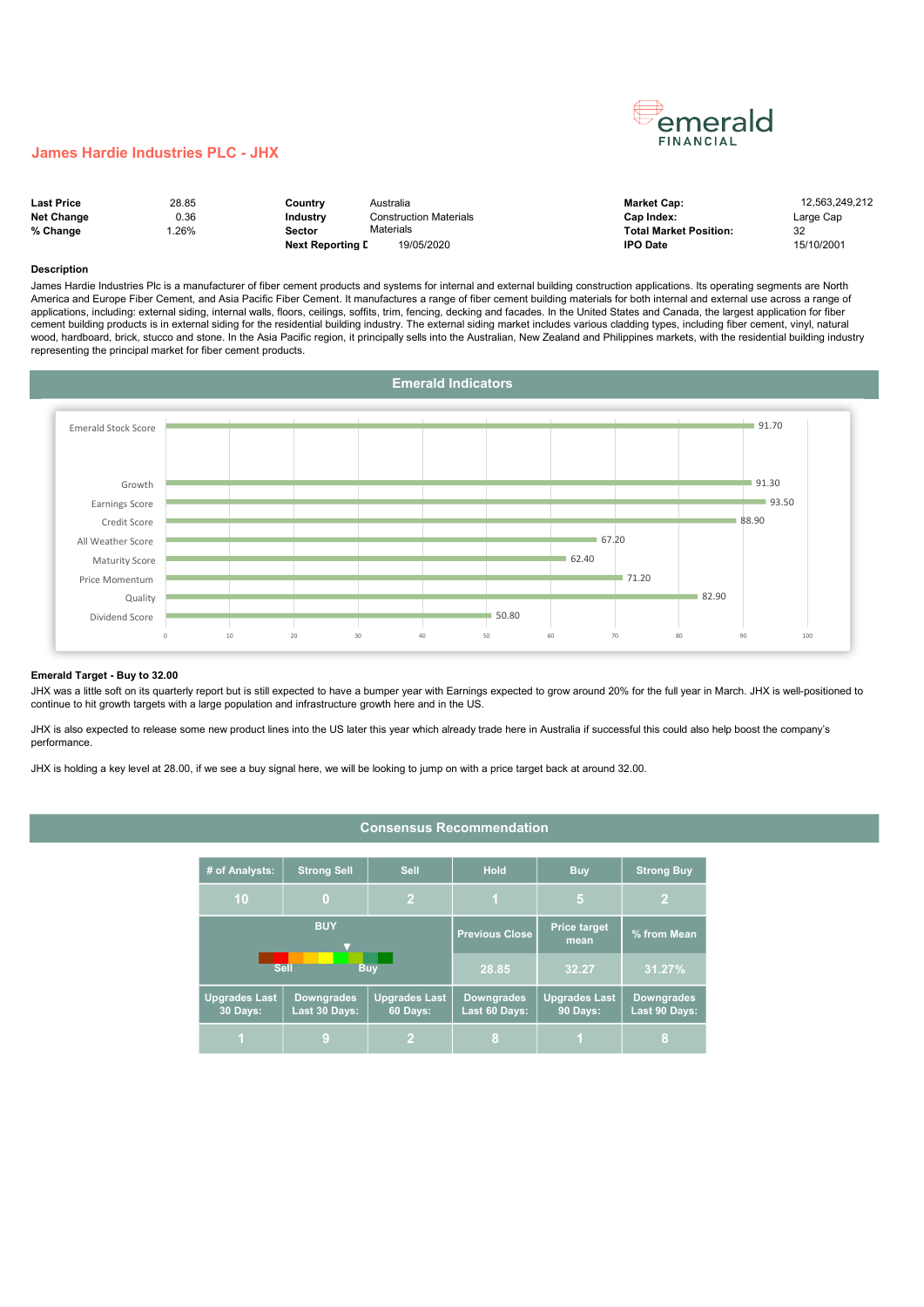# Price Chart



|                    |           |                         | Price    | <b>Percentage Performance</b> |
|--------------------|-----------|-------------------------|----------|-------------------------------|
| Year High          | 33.42     | <b>YTD</b>              | 17.840   | 59.70%                        |
| % to Yr. High      | $-14.75%$ | <b>QTD</b>              | 24.860   | 14.60%                        |
| Year Low           | 17.42     | <b>MTD</b>              | 31.800   | $-10.41%$                     |
| % to Yr. Low       | 63.55%    | <b>WTD</b>              | 30.310   | $-6.00\%$                     |
| Close vs 200 SMA   | 3.84      | Beta                    | 0.139    |                               |
| Close vs 100 SMA   | $-0.04$   |                         |          |                               |
| Close vs 50 SMA    | $-1.54$   |                         | XJO      | <b>JHX VS XJO</b>             |
|                    |           | <b>Benchmark YTD</b>    | 4.30%    | 55.40%                        |
| 5 day Volatility   | 16.22     | <b>Benchmark QTD</b>    | -3.43%   | 18.03%                        |
| 30 day Volatility  | 21.04     | <b>Benchmark MTD</b>    | -7.95%   | $-2.45%$                      |
| 90 day Volatility  | 22.87     | <b>Benchmark WTD</b>    | $-9.53%$ | 3.52%                         |
|                    |           |                         |          | <b>Distance from VWAP</b>     |
| Volume 30 days Avg | 1550118   | <b>VWAP Avg 30 days</b> | 30.75    | -7.34%                        |
| Volume 15 days Avg | 1780025   | <b>VWAP Avg 15 days</b> | 30.10    | $-5.35%$                      |
| Volume 5 days Avg  | 1965844   | <b>VWAP Avg 5 days</b>  | 28.88    | $-1.35%$                      |





|   | Dividend per share               |
|---|----------------------------------|
|   | Reported Div. Yield %            |
|   | <b>Current Div. Yield %</b>      |
|   | 5 Year Average Div. Yeild %      |
|   | Franking                         |
|   | Div. Payout Ratio                |
| 7 | Div. Payout Ratio 5 year average |
|   |                                  |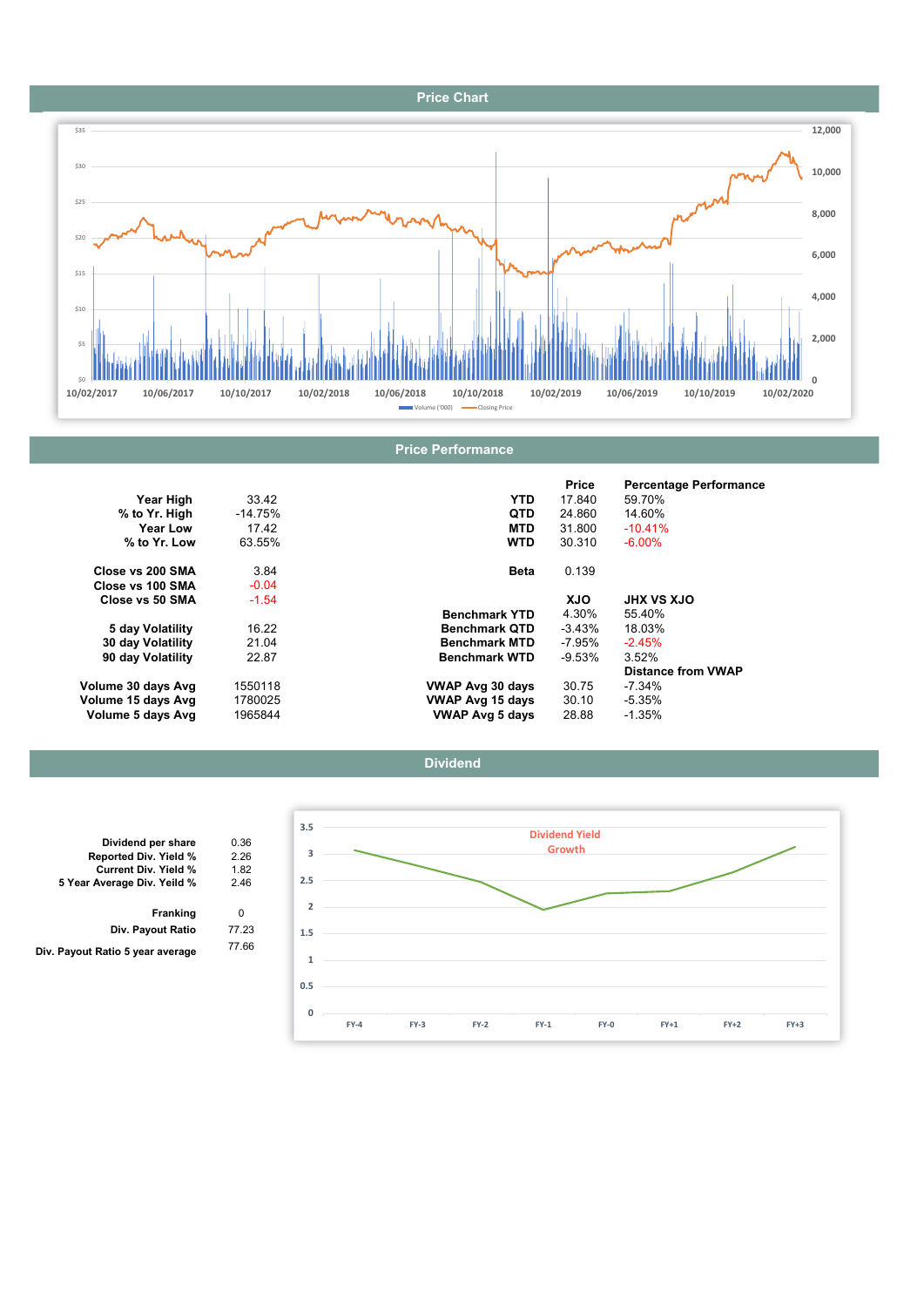# Key Ratios

## Growth & Value

|                  | <b>LTW</b> | $FY-3$      | $FY-2$      | <b>FY-1</b> | FY0   | $FY+1$ | $FY+2$ | $FY+3$ |
|------------------|------------|-------------|-------------|-------------|-------|--------|--------|--------|
| <b>PE Ratio</b>  | 53.62      | 39.90       | 34.89       | 64.37       | 39.13 | 23.453 | 20.80  | 18.62  |
| <b>PEG Ratio</b> | 0.89       | $-0.55$     | $-0.55$     | $-1.13$     | 0.39  | 1.45   | 1.29   | 1.16   |
| <b>EPS</b>       | 0.53       | 0.71        | 0.82        | 0.44        | 0.73  | 1.21   | 0.92   | 1.03   |
|                  |            |             |             |             |       |        |        |        |
| <b>ROA</b>       | 5.83       | 12.00       | 13.68       | 6.89        | 7.17  | 10.48  | 11.93  | 13.43  |
| <b>ROE</b>       | 23.26      | <b>NULL</b> | <b>NULL</b> | <b>NULL</b> | 60.78 | 30.19  | 30.05  | 31.67  |
| <b>ROC</b>       | 10.38      | 19.77       | 20.80       | 22.71       | 11.77 | 21.75  | 23.05  | 28.20  |
|                  |            |             |             |             |       |        |        |        |

# Financial Summary

|                                 | $FY-3$    | $FY-2$ | <b>FY-1</b> | FY <sub>0</sub> | $FY+1$ | $FY+2$    | $FY+3$      |
|---------------------------------|-----------|--------|-------------|-----------------|--------|-----------|-------------|
| <b>Total Revenue</b>            | 2,258     | 2,519  | 2,676       | 3,533           | 3,878  | 4,217     | 4,601       |
| Growth                          |           | 11.57% | 6.22%       | 32.05%          | 9.75%  | 8.76%     | 9.10%       |
| <b>Gross Income</b>             | 831       | 885    | 952         | 1.171           | 1.291  | 1,435     | <b>NULL</b> |
| <b>Margin</b>                   | 36.78%    | 35.14% | 35.58%      | 33.15%          | 33.30% | 65.97%    | #VALUE!     |
| <b>EBITDA</b>                   | 557       | 566    | 620         | 715             | 928    | 1,041     | 1,131       |
| Margin                          | 24.68%    | 22.49% | 23.19%      | 20.24%          | 23.93% | 24.68%    | 24.57%      |
| <b>EBIT</b>                     | 458       | 461    | 501         | 547             | 745    | 838       | 923         |
| <b>Margin</b>                   | 20.27%    | 18.31% | 18.71%      | 15.48%          | 19.20% | 19.87%    | 20.06%      |
| Net Income after Tax            | 319       | 362    | 190         | 323             | 539    | 607       | 675         |
| Margin                          | 14.14%    | 14.39% | 7.11%       | 9.13%           | 13.90% | 14.38%    | 14.67%      |
| <b>EPS</b>                      | 0.7140    | 0.8166 | 0.4426      | 0.1439          | 1.2148 | 0.9194    | 1.0277      |
|                                 | $-16.79%$ | 14.36% | $-45.80%$   | 64.50%          | 66.85% | $-24.32%$ | 11.78%      |
| PE                              | 39.90     | 34.89  | 64.37       | 39.13           | 23.45  | 31.38     | 28.07       |
| <b>Free Operating Cash Flow</b> | 244       | 361    | 128         | $-807$          | 415    | 440       | 479         |

## Price to Book Price to Tang. Book Price to Sales Price to Earnings

## 7.75 **Book Value per Share** 3.11 11.95 Tangible Book Value per Share 1.91 3.21 39.13

Valuation

| <b>Financial Health</b>         |       |                               |       |                             |             |  |  |  |  |  |
|---------------------------------|-------|-------------------------------|-------|-----------------------------|-------------|--|--|--|--|--|
| <b>Total Assets</b>             | 5,685 | <b>Tangible Book Value</b>    | 844   | Debt to Tangible book value | 230.47      |  |  |  |  |  |
| <b>Total Liabilities</b>        | 4,311 | <b>Total Debt Outstanding</b> | 1,946 | Debt to Equity              | <b>NULL</b> |  |  |  |  |  |
| <b>Net Assets</b>               | .416  | <b>Operating Margin</b>       | 13.99 | <b>Debt to Capital</b>      | <b>NULL</b> |  |  |  |  |  |
| Cash and short term investments | 140   |                               |       | <b>Current Ratio</b>        | 1.56        |  |  |  |  |  |

# Scale =  $6$